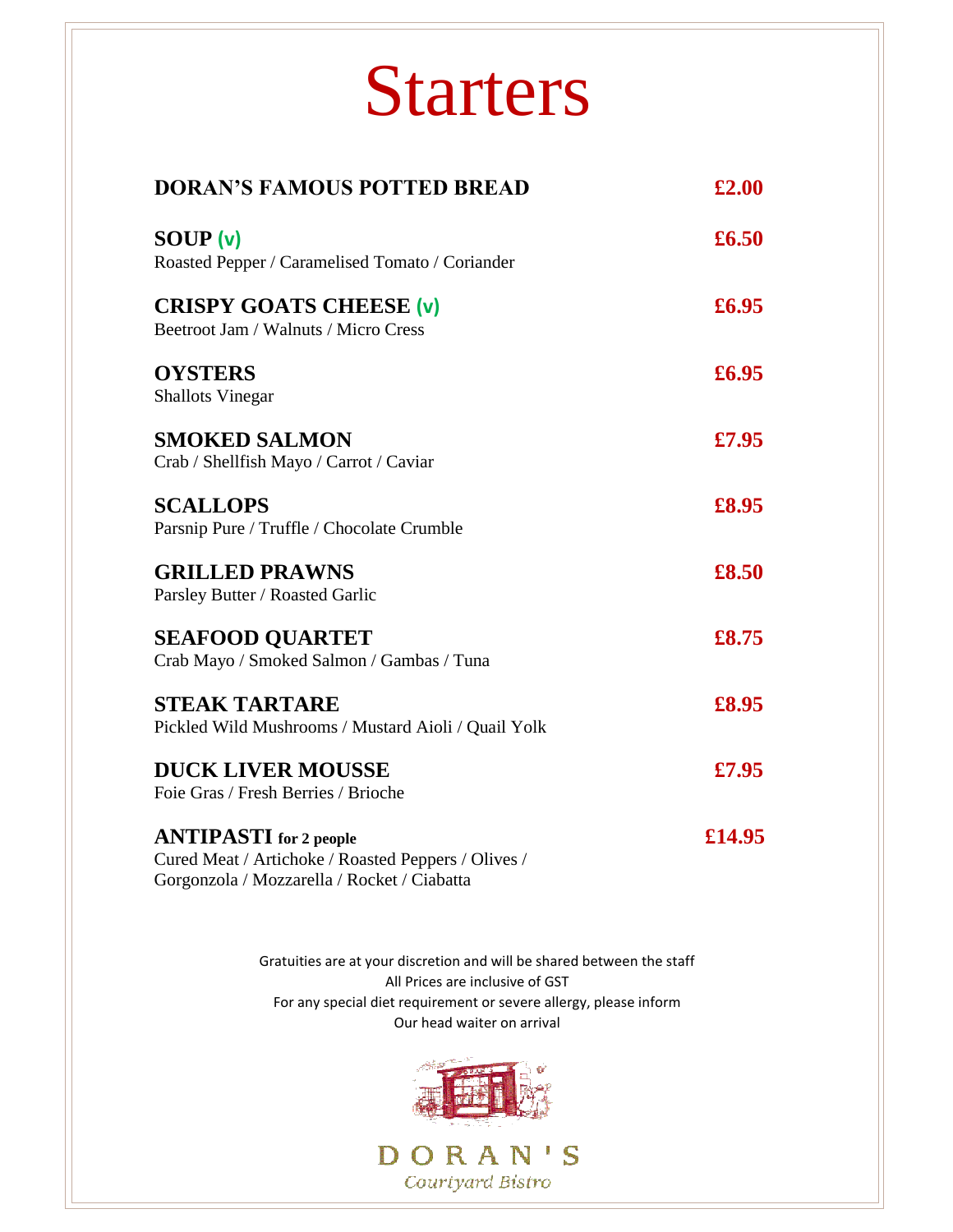# Main Courses

| LENTIL BEANS (v)<br>Chilli / Feta / Coriander                                                            | £13.95              |
|----------------------------------------------------------------------------------------------------------|---------------------|
| <b>RISOTTO (v)</b><br>Arborio Rice / Shitake Mushroom / Miso / Spinach / Poached Egg                     | £18.95              |
| <b>SEA BREAM FILLET</b><br>Morels Fricassee / Mackerel & Parmesan / Coffee Jelly / Tarragon Emulsion     | £18.95              |
| <b>HALIBUT FILLET</b><br>Saffron Mash / Leek / Champagne Sauce / Pearl Onions                            | £22.00              |
| <b>WILD BASS FILLET</b><br>Confit Shallots / Crispy Oyster / Spinach / Brown Butter Sauce / Carrot Puree | £21.95              |
| <b>RACK OF LAMB</b><br>Horseradish Mash / Baby Carrots / Asparagus / Peas & Mint Pesto                   | £21.75              |
| <b>SMOKED FILLET BEEF</b><br>Confit Potatoes / Parsnip Puree / Crispy Kale / Veal Jus                    | £21.95              |
| <b>GRILLED WHOLE LOBSTER</b><br>Jersey Royals, Parsley Butter                                            | <b>Market Price</b> |

Gratuities are at your discretion and will be shared between the staff All Prices are inclusive of GST For any special diet requirement or severe allergy, please inform Our head waiter on arrival

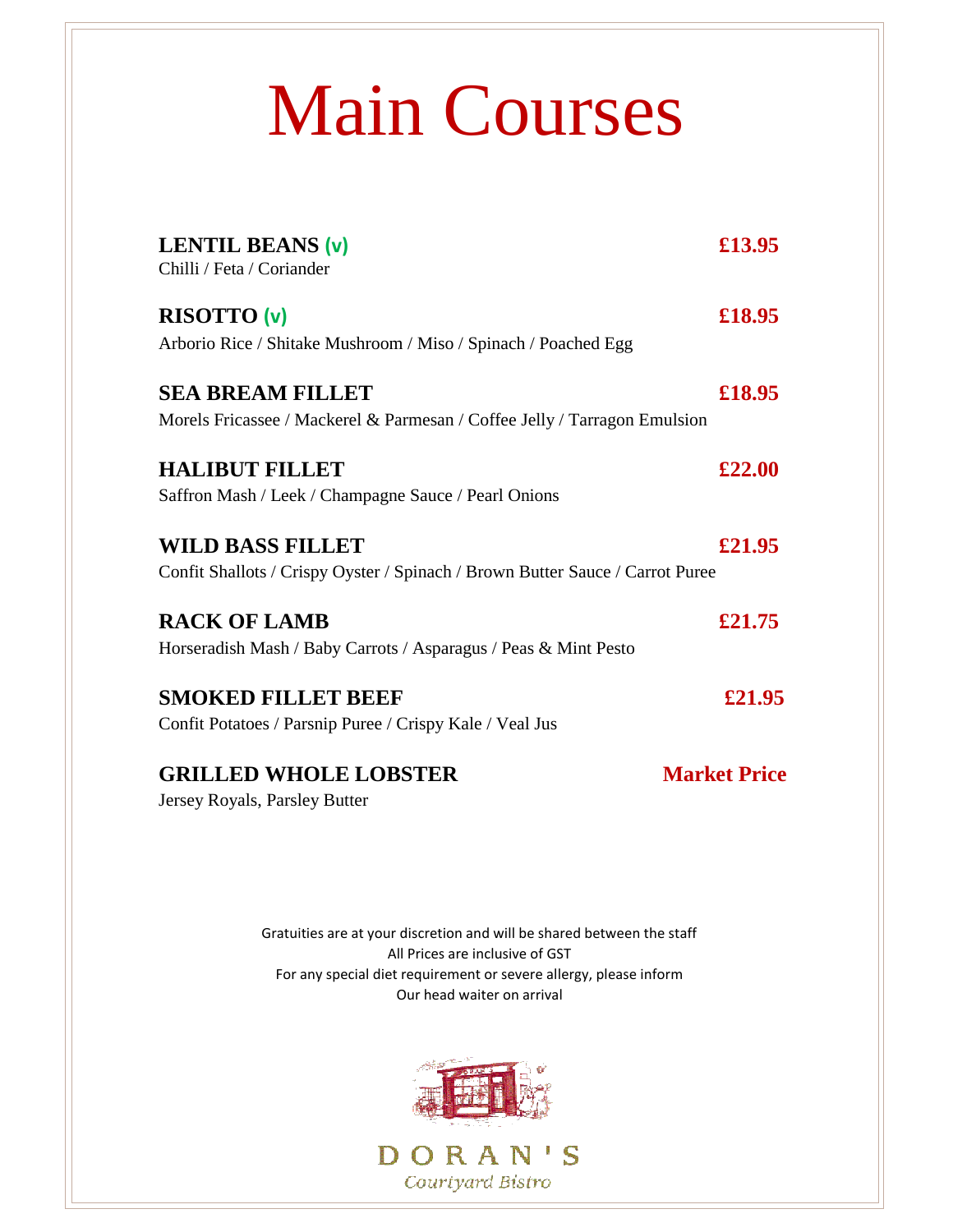## STEAKS

**IRISH SIRLOIN STEAK 8oz £18.75** Home Dried Tomatoes, Hand Cut Chips or Fries (This is a very lean steak with fat on one side making it tender and juicy)

#### **IRISH RIBEYE STEAK 10oz £23.50**

Home Dried Tomatoes, Hand Cut Chips or Fries

**SAUCES**  Cracked Black Peppercorn / Wild Mushroom / Garlic Butter

### Side Orders

French Fries House Salad Parmesan Mash Hand Cut Chips **£2.50**

Cheesy Chips, Truffle Oil, Parmesan Cheese Fried Green Beans, Shallots, Wilted Spinach, Grilled Asparagus Jersey Royals

### **£3.50**

Gratuities are at your discretion and will be shared between the staff All Prices are inclusive of GST For any special diet requirement or severe allergy, please inform Our head waiter on arrival

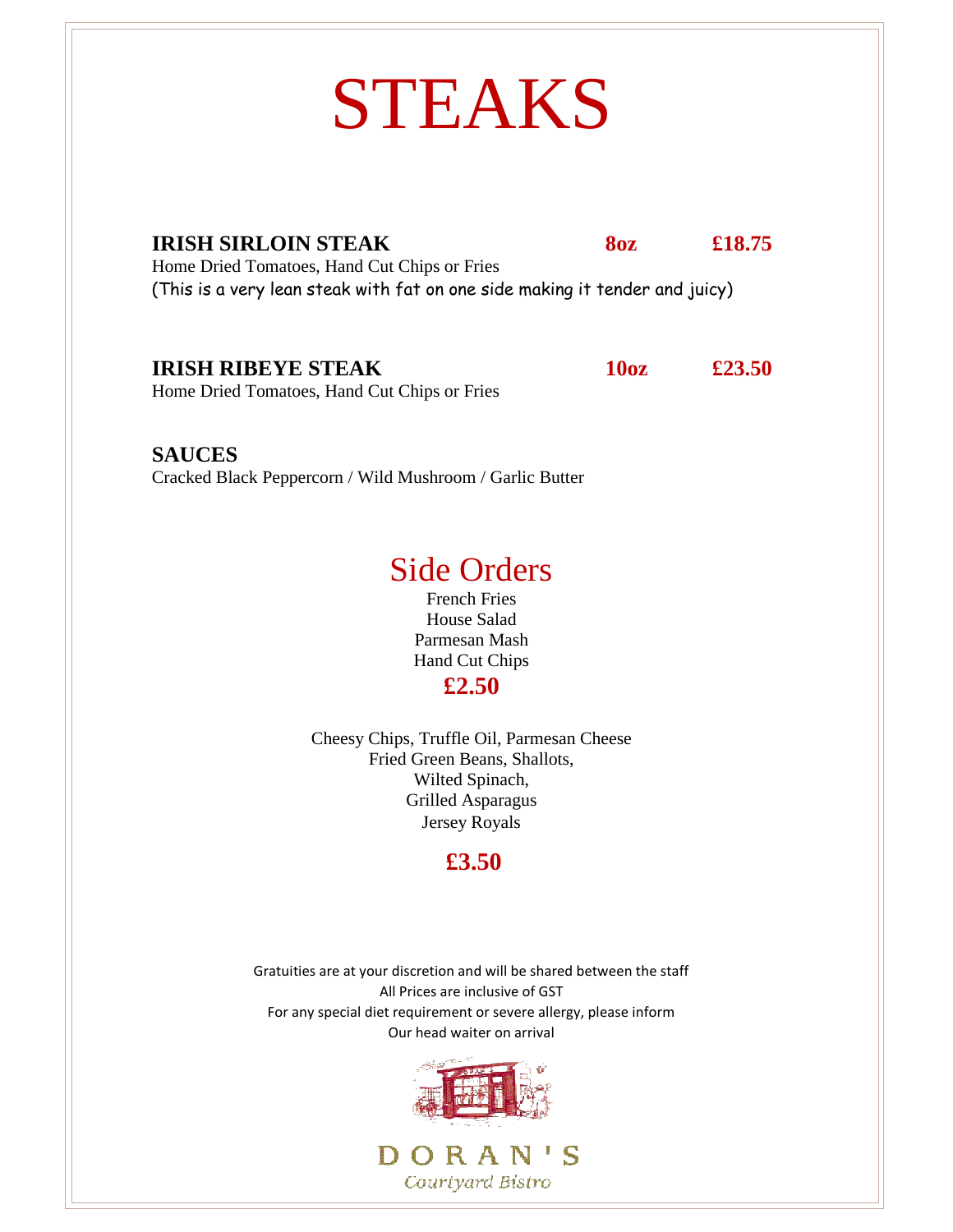## Desserts

| <b>VANILA CREME BRULEE</b><br>Fresh berries                                           | £5.95 |
|---------------------------------------------------------------------------------------|-------|
| PISTACHIO TART<br>Hazelnut Ice Cream                                                  | £5.25 |
| <b>STICKY TOFFEE PUDDING</b><br>Vanilla Ice Cream                                     | £6.50 |
| <b>ICE CREAM</b><br>Vanilla, Strawberry, Chocolate, Mint Chocolate, Coffee            | £4.95 |
| <b>ICE COLD SORBET</b><br>Lemon, Raspberry, Mango, Pear                               | £4.95 |
| <b>CHEESE BOARD</b><br>Baby Black stick Blue, Brie, Cave Aged Cheddar, Celery, Grapes | £7.50 |

Gratuities are at your discretion and will be shared between the staff All Prices are inclusive of GST For any special diet requirement or severe allergy, please inform Our head waiter on arrival

*Thank you and enjoy your evening!* 

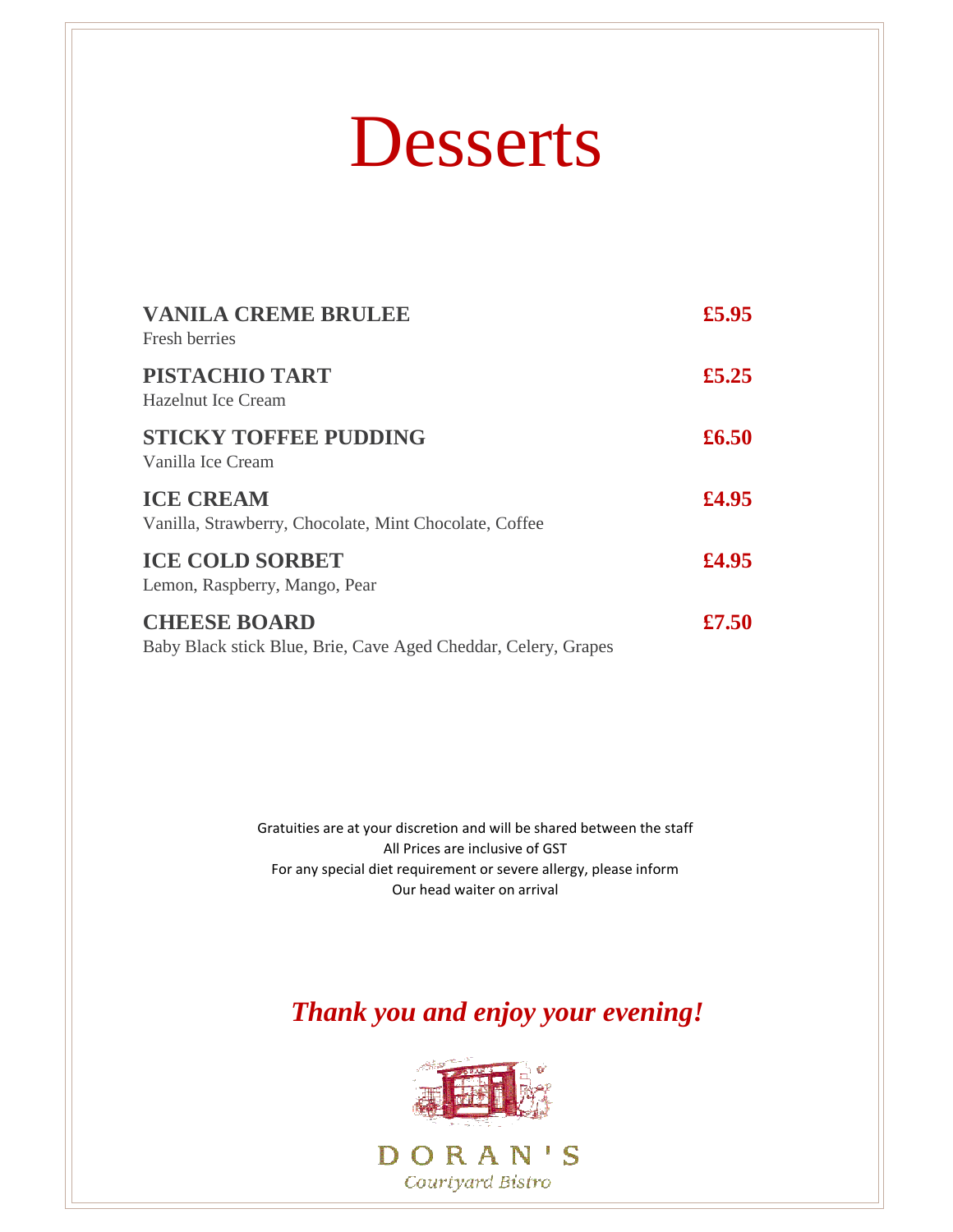

**Dear Customer,** 

**We at Doran's Courtyard Bistro welcome your feedback & reviews.**

**If you have any special requests please don't hesitate to ask & we will do our utmost to fulfill your needs & insure you're evening is one to remember.**

**From the team & myself we hope you have not only a great meal but a fantastic experience!!!!**

**Yours sincerely,** 

*Gilles Bistro Manager*

 *Kris Executive Head Chef* 



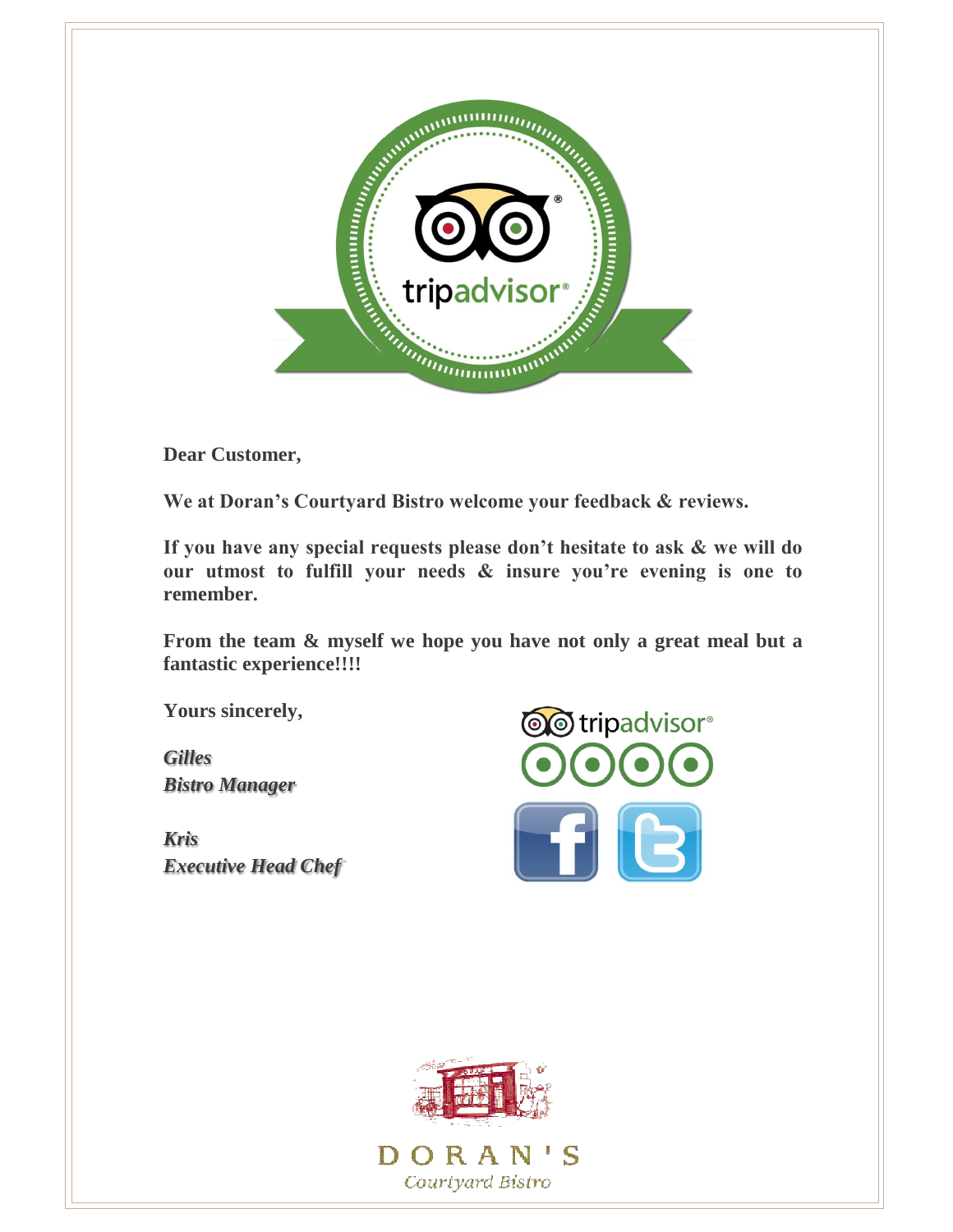### Children's menu

(From 3 To 11 years old)

| <b>DORAN'S FAMOUS POTTED BREAD</b>                                                                                                                                      | £2.00 |
|-------------------------------------------------------------------------------------------------------------------------------------------------------------------------|-------|
| <b>SOUP</b> (v)<br>Roasted Pepper / Caramelised Tomato / Coriander                                                                                                      | £3.75 |
| PENNE PASTA (v)<br>Grated Cheese or Tomato sauce                                                                                                                        | £5.95 |
| <b>FISH NUGGETS</b><br>Tartare sauce, Skinny Fries                                                                                                                      | £5.95 |
| <b>BUTTERFLY CHICKEN</b>                                                                                                                                                | £5.95 |
| <b>IRISH SIRLOIN STEAK</b><br><b>60z</b><br>Home Dried Tomatoes, Hand Cut Chips or Fries<br>(This is a very lean steak with fat on one side making it tender and juicy) | £8.75 |
| <b>ICE CREAM OR SORBET (Per Scoop)</b>                                                                                                                                  | £1.95 |
| Please note that some dishes from the A La Carte menu can be cook as a Children's<br>portion and will be charge half price.<br>Just ask our waiting staff               |       |
| Side Orders £1.95                                                                                                                                                       |       |

French Fries, House Salad, Parmesan Mash Hand Cut Chips, Mixed seasonal vegetables

Gratuities are at your discretion and will be shared between the staff All Prices are inclusive of GST For any special diet requirement or severe allergy, please inform our Head Waiter on arrival



Courtyard Bistro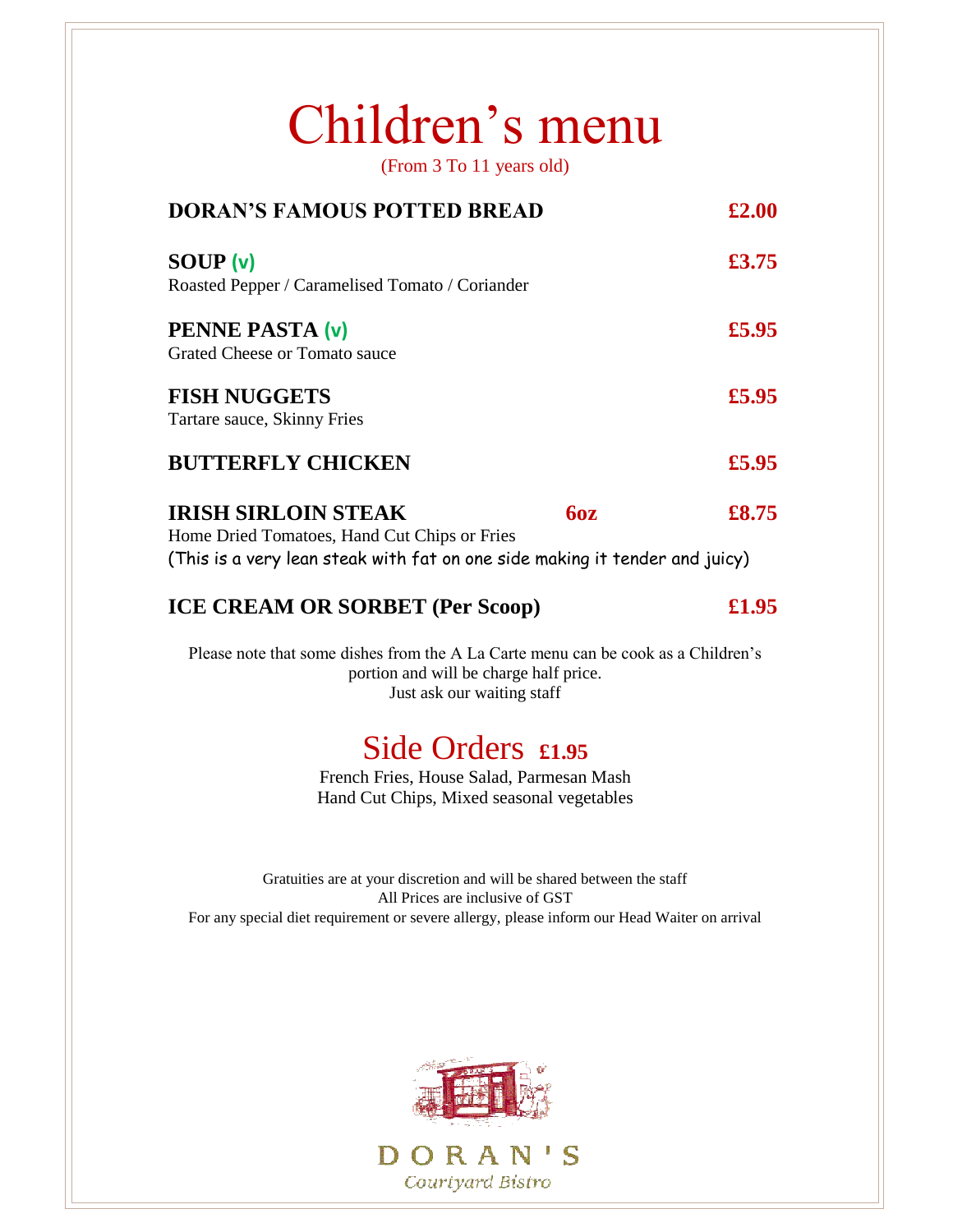Gratuities are at your discretion and will be shared between the staff All Prices are inclusive of GST For any special diet requirement or severe allergy, please inform Our head waiter on arrival

| <b>DORAN'S FAMOUS POTTED BREAD</b>                                     | £2.00 |
|------------------------------------------------------------------------|-------|
| SOUP(v)                                                                | £6.50 |
| Roasted Pepper / Caramelised Tomato / Coriander                        |       |
| <b>CRISPY GOATS CHEESE (v)</b><br>Beetroot Jam / Walnuts / Micro Cress | £6.95 |
| <b>OYSTERS</b>                                                         | £6.95 |
| <b>Shallots Vinegar</b>                                                |       |
| <b>SMOKED SALMON</b>                                                   | £7.95 |
| Crab / Shellfish Mayo / Carrot / Caviar                                |       |
| <b>SCALLOPS</b>                                                        | £8.95 |
| Parsnip Pure / Truffle / Chocolate Crumble                             |       |
| <b>GRILLED PRAWNS</b>                                                  | £8.50 |
| Parsley Butter / Roasted Garlic                                        |       |